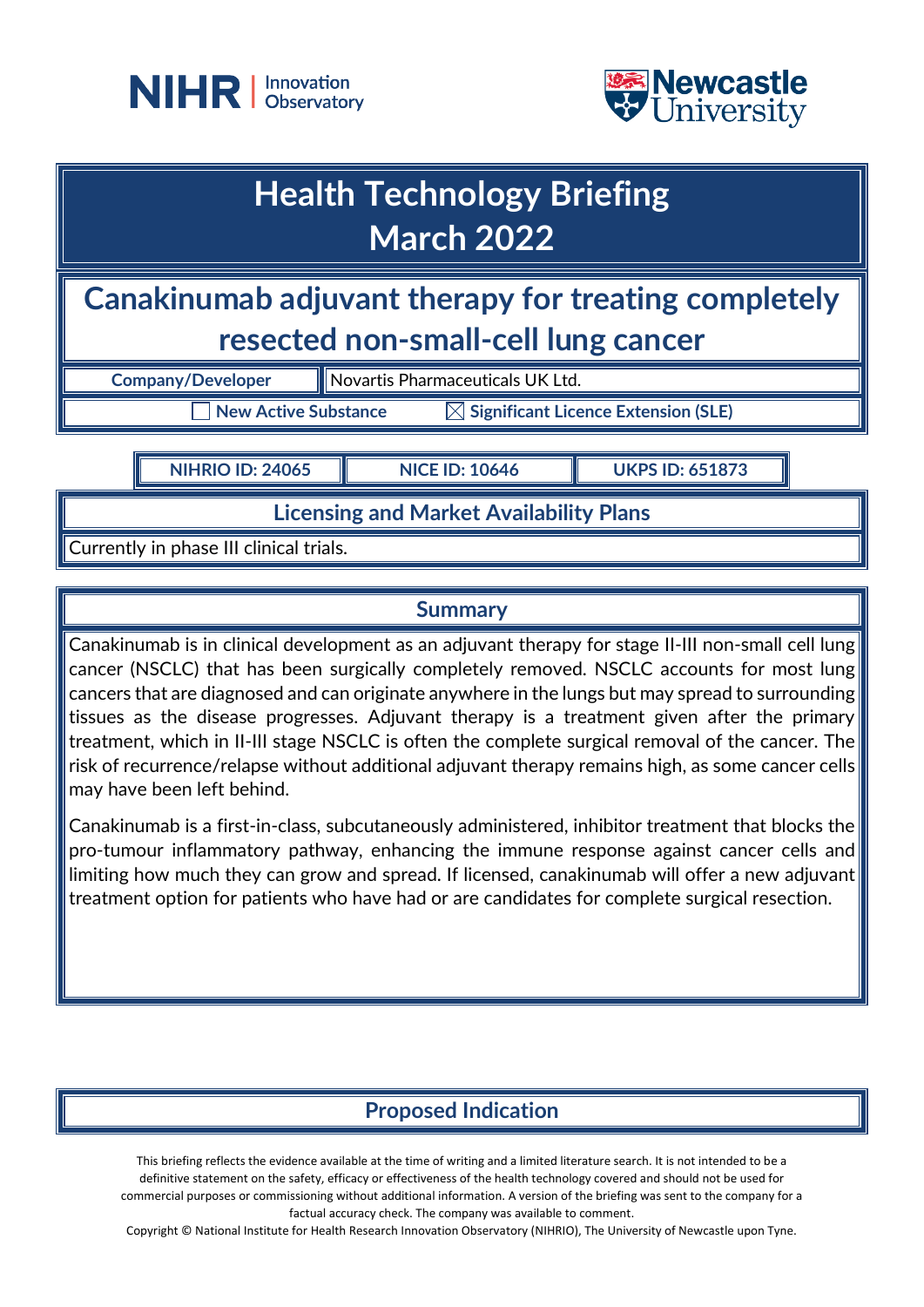



Adjuvant therapy for adult subjects with stage IIA-IIIB non-small cell lung cancer (NSCLC) that has been completely resected or are candidates for complete resection.1

 $\overline{a}$ 

# **Technology**

#### **Description**

Canakinumab (Ilaris, ACZ-885) is a recombinant human monoclonal antibody that selectively inhibits interleukin-1 beta (IL-1β) receptor binding.<sup>2</sup> Overexpression of IL-1β is seen in many solid tumours, including those in NSCLC, and can promote angiogenesis, tumour invasiveness, and induce tumourassociated immunosuppression. Data has shown that IL-1β inhibition stably reduces tumour growth, by limiting inflammation and inducing the maturation myeloid-derived suppressor cells into M1 macrophages. 3

Canakinumab is in clinical development as an adjuvant therapy for NSCLC patients who have had or are candidates for complete resection.<sup>1</sup> In the phase III clinical trial (NCT03447769), canakinumab will be administered over 18 cycles over approximately 54 weeks, receiving 200mg via subcutaneous injection every three weeks.<sup>1,4</sup>

### Key Innovation

Canakinumab is a potential first-in-class IL-1β inhibitor of the pro-tumour inflammation pathway (PTI), with high specificity and affinity for receptors, enhancing the immune response and reducing tumour cell proliferation. PTI, which enables tumour development by driving cancer-causing processes and suppressing anti-tumour immune responses, is one of the potential hallmarks of cancer and targets in NSCLC.<sup>5</sup> If licensed, canakinumab will offer a new adjuvant treatment option for patients with completely resected stage II-IIIB NSCLC, who have completed standard-of-care adjuvant therapies such as cisplatinbased chemotherapy and mediastinal radiotherapy if applicable. $^3$ 

### Regulatory & Development Status

Canakinumab has marketing authorisation in the UK for the following indications:2

- Gouty arthritis
- Cryopyrin-associated periodic syndromes
- Tumour necrosis factor receptor associated periodic syndrome
- Hyperimmunoglobulin D syndrome
- Familial Mediterranean fever
- Still's disease

Canakinumab is currently in phase II/ III clinical development for:6

- Anaemia
- Myelodysplastic syndromes
- Auto-inflammatory syndromes
- Pulmonary sarcoidosis
- Dry eye
- Melanoma
- COVID-19
- **Arthritis**
- Cardiovascular diseases
- Diabetes Mellitus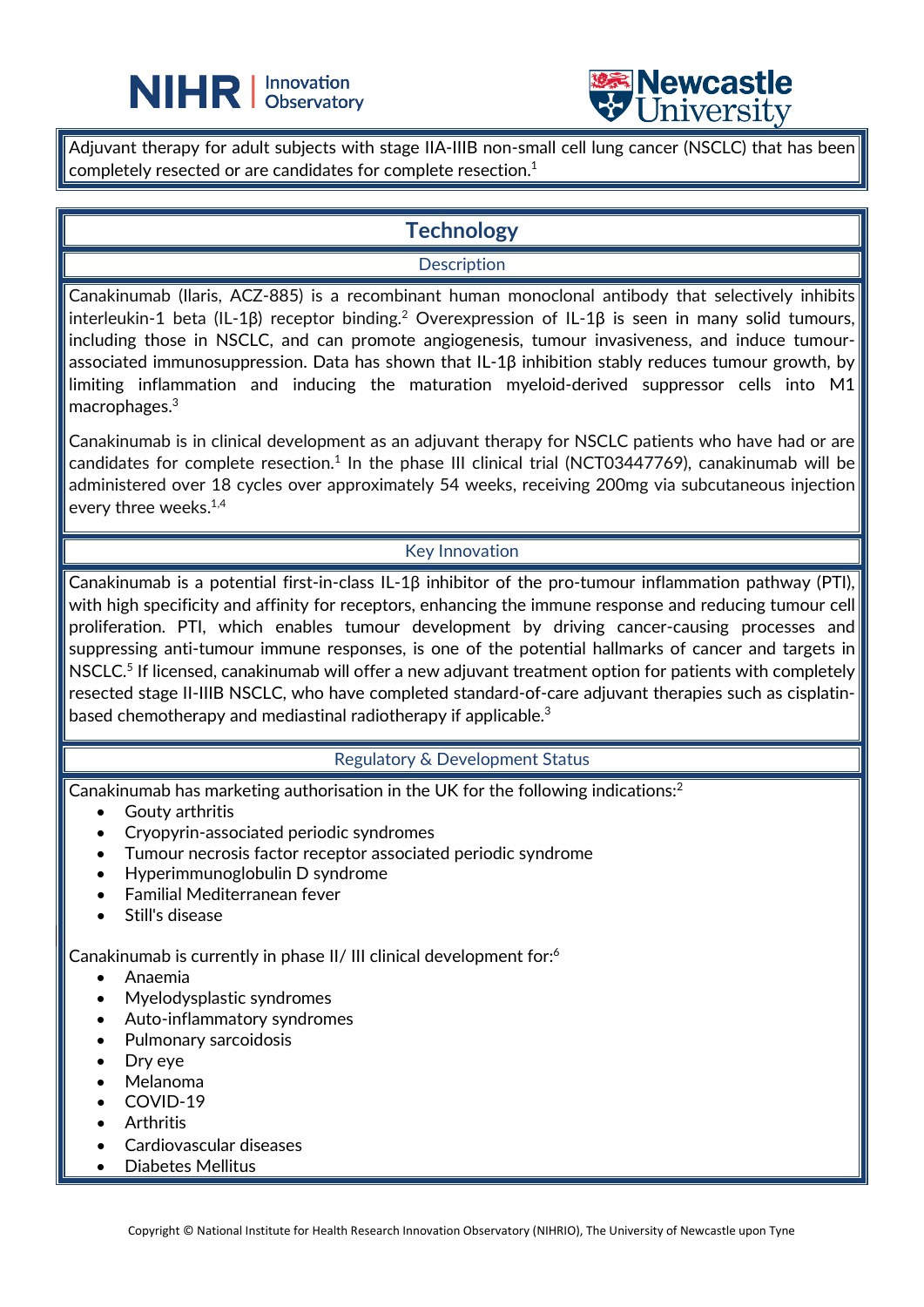



#### • Alzheimer's Disease

## **Patient Group**

 $\overline{a}$ 

#### Disease Area and Clinical Need

Lung cancers can be broadly grouped into small cell lung cancer (SCLC) and non-small cell lung cancer (NSCLC), with NSCLC accounting for 80-85% of lung cancer diagnoses in the UK. NSCLC can then be further categorised into adenocarcinoma, squamous cell carcinoma and large cell carcinoma- these are often grouped together as they all respond to treatments in a similar way.7 79% of lung cancers diagnosed in 2015 were deemed preventable, with lifestyle factors such as smoking and occupational hazards (inhalation of chemicals such as asbestos) being the leading causes (70% and 13% respectively). Age, gender, and genetics also show influence on prevalence with most cases diagnosed in those aged 80-85, males, and those with a family history. Medical conditions such as chronic obstructive pulmonary disease  $(COPD)$  and pneumonia also increase the likelihood of development.<sup>8</sup> In the earlier stages of the disease there are often no signs or symptoms, but as the disease progresses symptoms can include a persistent cough, recurrent chest infections, breathlessness, chest and shoulder pain, and fatigue.<sup>9</sup>

Lung cancer is the  $3^{rd}$  most common cancer in the UK, accounting for 13% of all new cancer cases (28,549) and 21% of cancer deaths (35,137) (2016-18). The one-year survival rate in England is 40.6%, dropping to 16.2% over five years, and 9.5% over ten years (2013-17).8 In England (2020-21), there were 103,856 finished consultant episodes (FCE) for malignant neoplasm of the bronchus and lung (ICD-10 code: C34), with 86,043 hospital admissions that resulted in 62,688 days cases and 170,030 FCE bed days.<sup>10</sup> In England between 2013 and 2017, the age-standardised net lung cancer survival for stage II was 73% at one year and 34.1% at five years, and for stage III was 48.7% at one year and 12.6% at five years.<sup>11</sup> In 2020, there were 28,730 registrations of deaths in England and Wales for malignant neoplasms of the trachea, bronchus and lung in England (ICD-10 code C34).<sup>12</sup>

#### Recommended Treatment Options

Patients diagnosed with lung cancer are all first advised to stop smoking as this can cause pulmonary complications. Surgery is the main treatment option with curative intent for patients with stage II-IIIa lung cancer, with options ranging from a lobectomy to more extensive surgery's such as a pneumonectomy, lymph node sampling, or a chest wall resection.<sup>13</sup> Chemotherapy or chemoradiotherapy can be delivered before or after surgery to shrink the tumour and/or lower the changes of recurrence, with adjuvant cisplatin-based chemotherapy being the standard of care after complete resection of stage II-IIIa NSCLC. 14,15

| <b>Clinical Trial Information</b> |                                                                                                                                                                                                                                                                                                                                                                                                                                                                                                                                             |  |
|-----------------------------------|---------------------------------------------------------------------------------------------------------------------------------------------------------------------------------------------------------------------------------------------------------------------------------------------------------------------------------------------------------------------------------------------------------------------------------------------------------------------------------------------------------------------------------------------|--|
| Trial                             | $\blacksquare$ CANOPY-A; NCT03447769, 2017-004011-39; A Phase III, Multicenter,<br>$\parallel$ Randomized, Double Blind, Placebo-controlled Study Evaluating the Efficacy and $\parallel$<br>$\parallel$ Safety of Canakinumab Versus Placebo as Adjuvant Therapy in Adult Subjects $\parallel$<br>With Stages AJCC/UICC v. 8 II -IIIA and IIIB (T>5cm N2) Completely Resected<br>(RO) Non-small Cell Lung Cancer (NSCLC)<br><b>Phase III - Active, not recruiting</b><br>Location(s): 17 EU countries, UK, USA, Canada and other countries |  |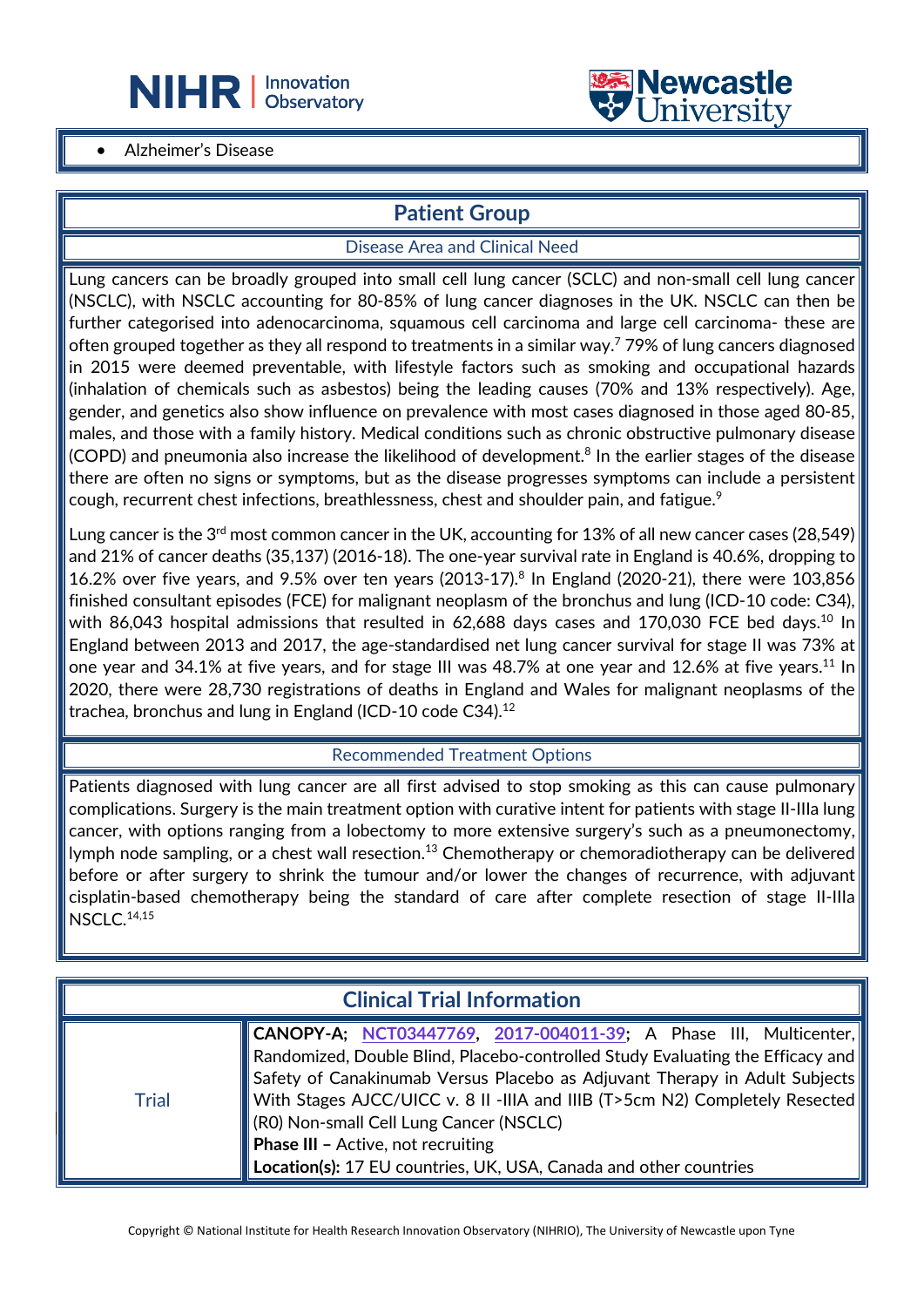



| $\triangledown$ CITTY CLOTUS |                                                                                                                                                               |  |
|------------------------------|---------------------------------------------------------------------------------------------------------------------------------------------------------------|--|
|                              | Primary completion date: August 2023                                                                                                                          |  |
| <b>Trial Design</b>          | Randomised, parallel assignment, quadruple-blinded                                                                                                            |  |
| Population                   | $\vert$ N= 1500 (planned); Subjects with stage IIA-IIIB NSCLC who have had a full<br>resection or are candidates for full resection; aged 18 years and older. |  |
| Intervention(s)              | Canakinumab subcutaneous injection (200mg/ml) <sup>4</sup>                                                                                                    |  |
| Comparator(s)                | Matched placebo                                                                                                                                               |  |
| Outcome(s)                   | Primary outcome: Disease Free Survival (DFS) by local investigator [Time Frame:<br>up to 5 years]                                                             |  |
|                              |                                                                                                                                                               |  |
| Results (efficacy)           |                                                                                                                                                               |  |
| Results (safety)             |                                                                                                                                                               |  |

## **Estimated Cost**

Canakinumab is already marketed in the UK; a vial (150mg/ml) costs £9927.80.<sup>16</sup>

## **Relevant Guidance**

NICE Guidance

- NICE interventional procedure guidance. Percutaneous radiofrequency ablation for primary or secondary lung cancers (IPG372). December 2010.
- NICE guideline. Lung cancer: diagnosis and management (NG122). March 2019.

NHS England (Policy/Commissioning) Guidance

- NHS England. 2013/14 NHS Standard Contract for Cancer: Chemotherapy (Adult). B15/S/a.
- NHS England. 2013/14 NHS Standard Contract for Cancer: Radiotherapy (All Ages). B01/S/a.

#### Other Guidance

- European Society for Medical Oncology. Early and locally advanced non-small-cell lung cancer: an update of the ESMO Clinical Practice Guidelines focusing on diagnosis, staging and systemic and local therapy. 2021<sup>17</sup>
- European Respiratory Journal. International guidelines on stage III N2 non-small cell lung cancer: surgery or radiation. 2020.<sup>18</sup>
- Healthcare Improvement Scotland. Management of lung cancer (SIGN 137). 2014.19
- British Thoracic Society and the Society for Cardiothoracic Surgery. Guidelines on the radical management of patients with lung cancer. 2010.20

## **Additional Information**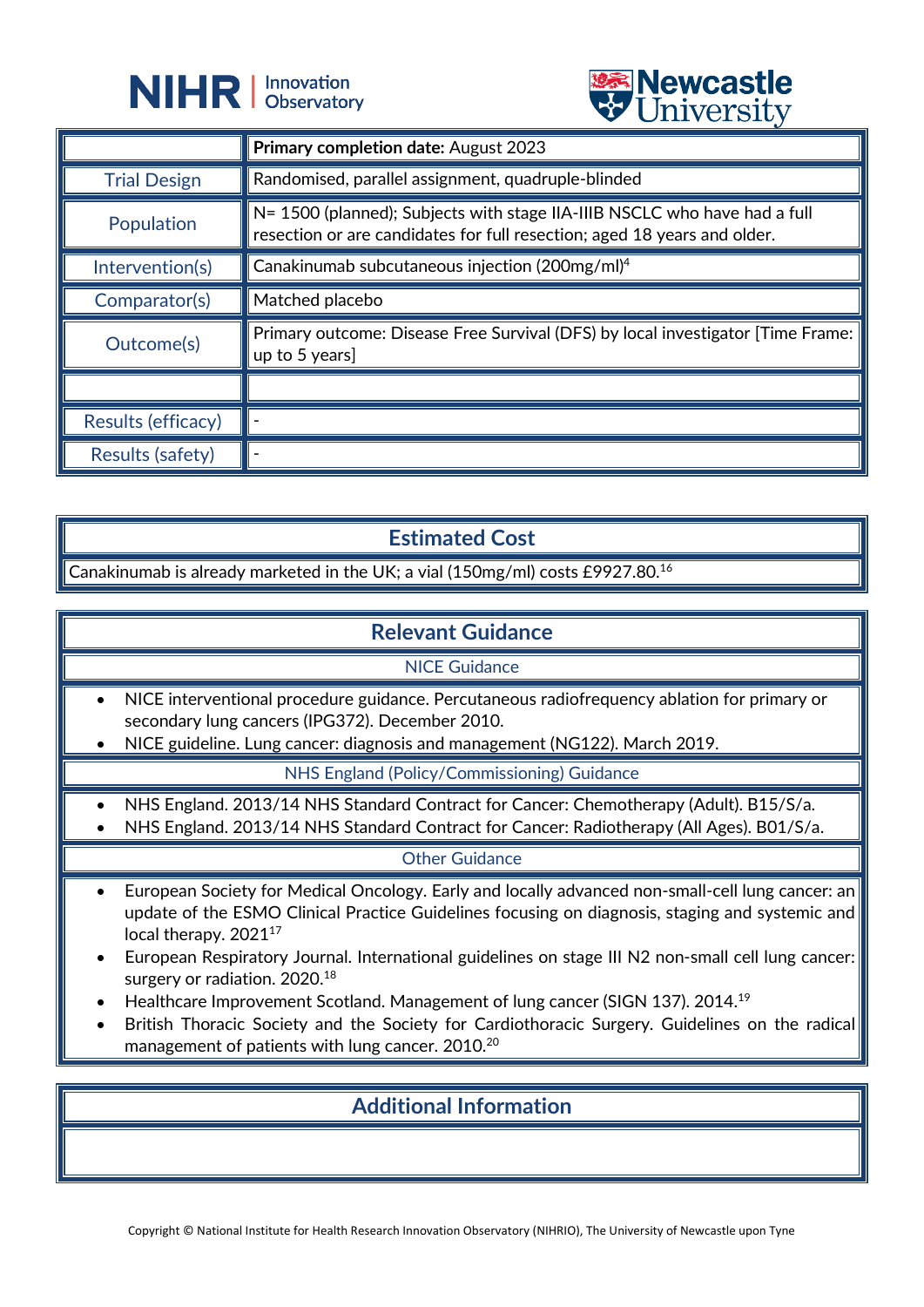

 $\overline{a}$ 



|                  | <b>References</b>                                                                                                                                                                                                                                                                                                                                                                                                                                           |
|------------------|-------------------------------------------------------------------------------------------------------------------------------------------------------------------------------------------------------------------------------------------------------------------------------------------------------------------------------------------------------------------------------------------------------------------------------------------------------------|
| $\mathbf{1}$     | ClinicalTrials.gov. Study of Efficacy and Safety of Canakinumab as Adjuvant Therapy in Adult<br>Subjects With Stages AJCC/UICC v. 8 II-IIIA and IIIB (T>5cm N2) Completely Resected Non-<br>small Cell Lung Cancer Acronym: CANOPY-A (Canopy-A). Trial ID: NCT03447769. 2018. Status:<br>Active. Available from: https://www.clinicaltrials.gov/ct2/show/NCT03447769 [Accessed<br>February 2nd, 2022].                                                      |
| $\overline{2}$   | British National Formulary (BNF). Canakinumab. Available from:<br>https://bnf.nice.org.uk/drug/canakinumab.html [Accessed February 3rd, 2022].                                                                                                                                                                                                                                                                                                              |
| 3                | Garon EB, Ardizzoni A, Barlesi F, Cho BC, De Marchi P, Goto Y, et al. CANOPY-A: A phase III<br>study of canakinumab as adjuvant therapy in patients with surgically resected non-small cell<br>lung cancer (NSCLC). Journal of Clinical Oncology. 2019 2019/05/20;37(15_suppl):TPS8570-<br>TPS. Available from: https://doi.org/10.1200/JCO.2019.37.15 suppl.TPS8570.                                                                                       |
| 4                | Garon EB, Ardizzoni A, Barlesi F, Cho BC, De Marchi P, Goto Y, et al. CANOPY-A: A phase III,<br>multicenter, randomized, double-blind, placebo-controlled trial evaluating canakinumab as<br>adjuvant therapy in patients (pts) with completely resected non-small cell lung cancer<br>(NSCLC). Journal of Clinical Oncology. 2020 2020/05/20;38(15_suppl):TPS9075-TPS. Available<br>from: https://doi.org/10.1200/JCO.2020.38.15 suppl.TPS9075.            |
| 5                | Novartis. Novartis top-line results for CANOPY-1 Phase III study support further evaluation of<br>canakinumab in lung cancer. 2021. Available from: https://www.novartis.com/news/media-<br>releases/novartis-top-line-results-canopy-1-phase-iii-study-support-further-evaluation-<br>canakinumab-lung-cancer [Accessed February 8th, 2022].                                                                                                               |
| $\boldsymbol{6}$ | ClinicalTrials.gov. canakinumab, novartis   Recruiting, Not yet recruiting, Active, not<br>recruiting, Completed, Enrolling by invitation Studies   Interventional Studies   Phase 2, 3.<br>2022. Available from:<br>https://www.clinicaltrials.gov/ct2/results?cond=&term=canakinumab%2C+novartis&cntry=<br>&state=&city=&dist=&Search=Search&recrs=a&recrs=b&recrs=d&recrs=e&recrs=f&type=Int<br>r&phase=1&phase=2#wrapper [Accessed February 4th, 2022]. |
| $\overline{7}$   | Cancer Research UK. Types of lung cancer. 2020. Available from:<br>https://www.cancerresearchuk.org/about-cancer/lung-cancer/stages-types-grades/types<br>[Accessed February 3rd, 2022].                                                                                                                                                                                                                                                                    |
| 8                | Cancer Research UK. Lung cancer statistics. Available from:<br>https://www.cancerresearchuk.org/health-professional/cancer-statistics/statistics-by-<br>cancer-type/lung-cancer#heading-Zero [Accessed February 2nd, 2022].                                                                                                                                                                                                                                 |
| 9                | National Health Service (NHS). Lung cancer: symptoms. 2019. Available from:<br>https://www.nhs.uk/conditions/lung-cancer/symptoms/ [Accessed February 3rd, 2022].                                                                                                                                                                                                                                                                                           |
| 10               | National Health Service (NHS) Digital Office for National Statistics. Hospital Admitted Patient<br>Care Activity, 2020-21: Diagnosis. 2021. Available from: https://digital.nhs.uk/data-and-<br>information/publications/statistical/hospital-admitted-patient-care-activity/2020-<br>21#chapter-index [Accessed February 10th, 2022].                                                                                                                      |
| 11               | Office for National Statistics. Cancer survival in England - adults diagnosed. Available from:<br>https://www.ons.gov.uk/peoplepopulationandcommunity/healthandsocialcare/conditionsa<br>nddiseases/datasets/cancersurvivalratescancersurvivalinenglandadultsdiagnosed [Accessed<br>02 March 2021].                                                                                                                                                         |
| 12               | Office for National Statistics (ONS). Deaths registered in England and Wales - 21st century<br>mortality. 2021. Available from:                                                                                                                                                                                                                                                                                                                             |